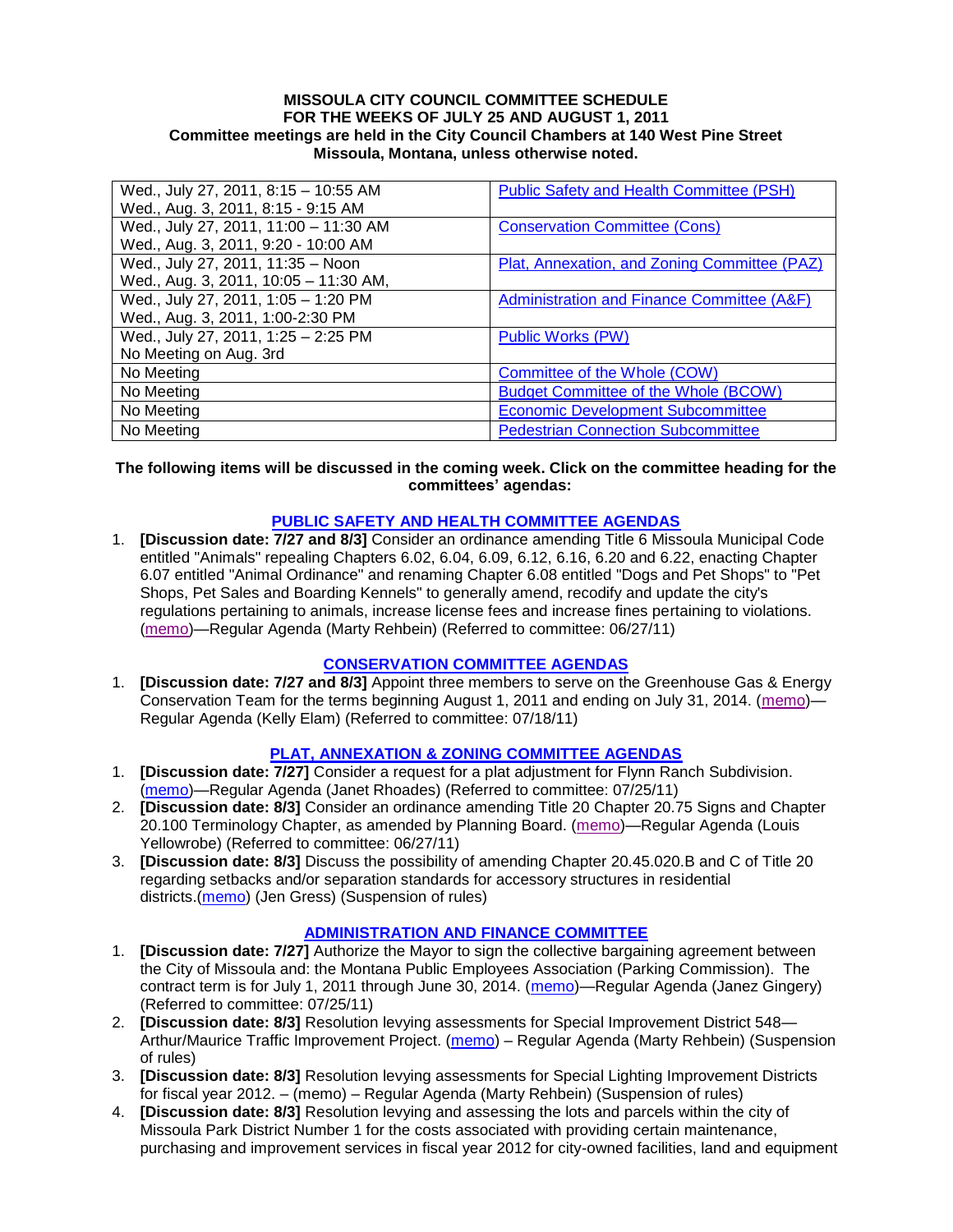under the responsibility and care of the city of Missoula Parks and Recreation Department; providing for a method of assessments; and providing for other matters properly relating thereto. [\(memo\)](http://www.ci.missoula.mt.us/DocumentView.aspx?DID=6965) – Regular Agenda (Marty Rehbein) (Suspension of rules)

- 5. **[Discussion date: 8/3]** Resolution levying and assessing the lots and parcels within the city of Missoula Road District Number 1 for the costs associated with providing certain maintenance, purchasing and improvement services in fiscal year 2012 for city-owned facilities, land and equipment under the responsibility and care of the city of Missoula Public Works Department's Street, Engineering, and Vehicle Maintenance Divisions providing for a method of assessments; and providing for other matters properly relating thereto. [\(memo\)](http://www.ci.missoula.mt.us/DocumentView.aspx?DID=6967) – Regular Agenda (Marty Rehbein (Suspension of rules)
- 6. **[Discussion date: 8/3]** Resolutions, agreements and ordinance relating to the Civic Stadium [\(memo\)](http://www.ci.missoula.mt.us/DocumentView.aspx?DID=6981) – Regular Agenda (Ellen Buchanan) (Suspension of rules)
	- Resolution Relating to \$1,555,000 Civic Stadium Revenue Bonds
	- Resolution Relating to use of \$2,000,000 of Tax Increment Revenue for the Civic Stadium Project: Authorizing and Initial Payment of \$500,000 and Authorizing the Issuance of \$1,500,000 in Civic Stadium Subordinate Lien Notes
	- Missoula Civic Stadium Lease and Use Agreement
	- Civic Stadium Agreement
	- Ordinance Declaring the Purchase of the Civic Stadium an Urban Renewal Project in Urban Renewal District II

### **[PUBLIC WORKS COMMITTEE AGENDAS](http://www.ci.missoula.mt.us/DocumentCenterii.aspx?FID=833)**

- 1. **[Discussion date: 7/27]** Approve and authorize the Mayor to sign the interlocal agreement with Missoula County for Mullan Road and Flynn Lane intersection, and Flynn Lane trail improvements. [\(memo\)](http://www.ci.missoula.mt.us/DocumentView.aspx?DID=6857) – Regular Agenda (Steve King) (Referred to committee: 07/18/11)
- 2. **[Discussion date: 7/27]** Resolution to confirm final order of curb and sidewalk improvements in the Expressway, Great Northern, and Latimer. Area - Project 09-040. [\(memo\)](http://www.ci.missoula.mt.us/DocumentView.aspx?DID=6921)—Regular Agenda (Monte Sipe) (Referred to committee: 07/25/11)
- 3. **[Discussion date: 7/27]** Bid Award for curb and sidewalk improvements Project 09-040: Expressway-Great Northern-Latimer. [\(memo\)](http://www.ci.missoula.mt.us/DocumentView.aspx?DID=6916)—Regular Agenda (Monte Sipe) (Referred to committee: 07/25/11)
- 4. **[Discussion date: 7/27]** Resolution to confirm final order of curb and sidewalk Improvements in the East Broadway Ph. I Area - Project 10-038. [\(memo\)](http://www.ci.missoula.mt.us/DocumentView.aspx?DID=6918)—Regular Agenda (Monte Sipe) (Referred to committee: 07/25/11)
- 5. **[Discussion date: 7/27]** Bid Award for curb and sidewalk improvements Project 10-038: East Broadway Ph. I. [\(memo\)](http://www.ci.missoula.mt.us/DocumentView.aspx?DID=6917)—Regular Agenda (Monte Sipe) (Referred to committee: 07/25/11)
- 6. **[Discussion date: 7/27]** Approve and authorize the Mayor to sign a contract with Montana Department of Transportation for maintenance of State routes located within the City limits and described in the contract from July 1, 2011 through June 30, 2013. [\(memo\)](http://www.ci.missoula.mt.us/DocumentView.aspx?DID=6922)—Regular Agenda (Brian Hensel) (Referred to committee: 07/25/11)

# 

### **The following items have been referred to City Council committees, but the committees will not discuss them in the coming week:**

# **PUBLIC SAFETY AND HEALTH COMMITTEE**

- 1. Police Department Update Ongoing in Committee. (Mark Muir)
- 2. Fire Department Update Ongoing in Committee (Mike Painter)
- 3. Health Department Update Ongoing in Committee. (Ellen Leahy)
- 4. Eat Smart Coalition information. [\(memo\)](http://www.ci.missoula.mt.us/DocumentView.aspx?DID=6776)—Regular Agenda (Jason Wiener) (Referred to committee: 07/11/11)

# **CONSERVATION COMMITTEE**

- 1. Update from Greenhouse Gas Energy Conservation Team. [\(memo\)](http://www.ci.missoula.mt.us/DocumentView.aspx?DID=5945)—Regular Agenda (Ben Schmidt and Marilyn Marler) (Referred to committee: 04/11/11)
- 2. Discuss the city's strategy to complete a boundary survey of Greenough Park. [\(memo\)](http://www.ci.missoula.mt.us/DocumentView.aspx?DID=5875)—Regular Agenda (Dave Strohmaier) (Referred to committee: 04/04/11)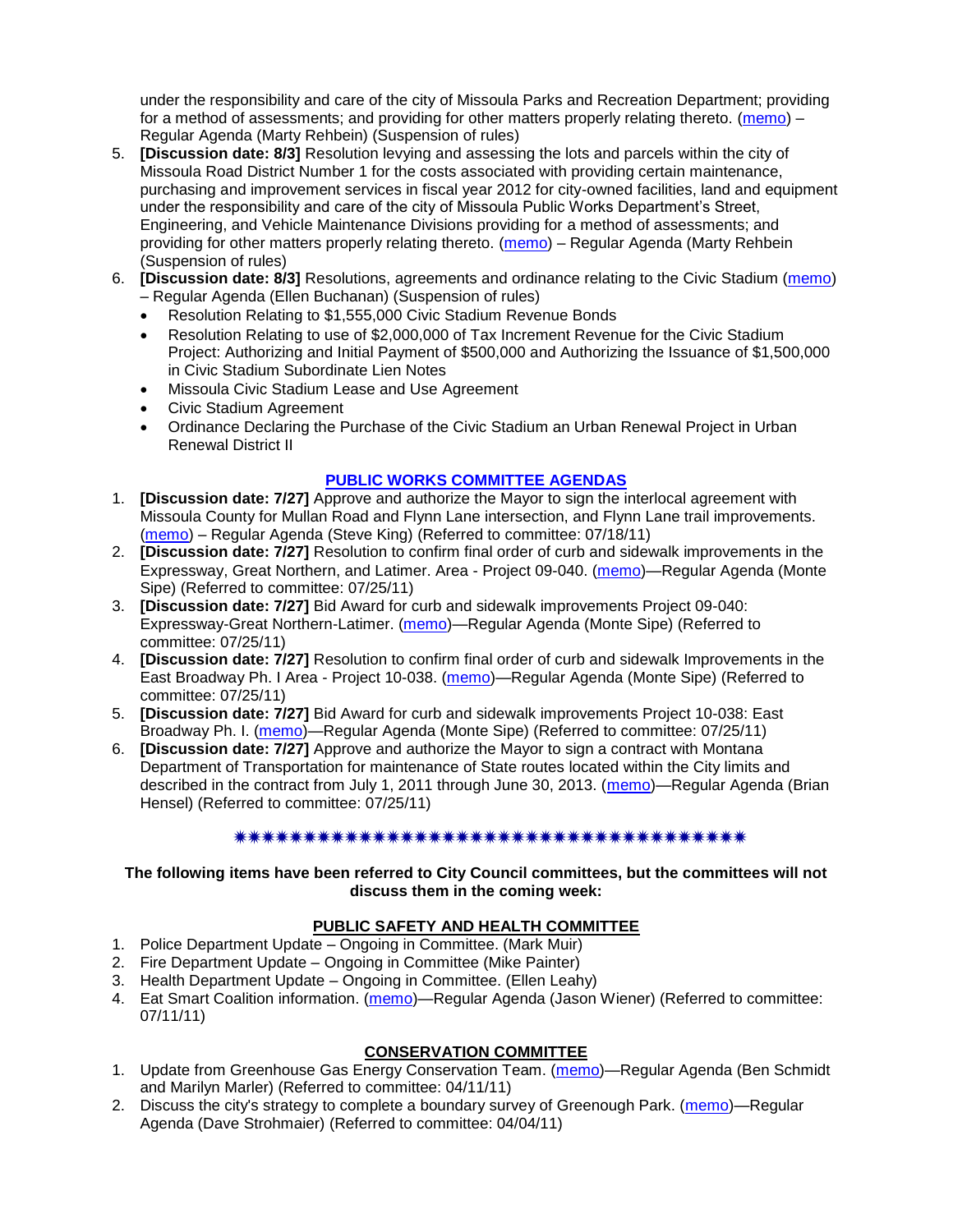- 3. A resolution that authorizes expending up to \$13,840 of 2006 Open Space Bond funds for a conservation easement on a 160 acre parcel in LaValle Creek Valley. [\(memo\)](http://www.ci.missoula.mt.us/DocumentView.aspx?DID=6797)—Regular Agenda (Jackie Corday) (Referred to committee: 07/11/11)
- 4. Award contract for design, procurement and installation of park pavilion and concrete pad in Maloney Ranch Park Project 11- 07MRP. [\(memo\)](http://www.ci.missoula.mt.us/DocumentView.aspx?DID=6859)—Regular Agenda (Alan White) (Referred to committee: 07/18/11)
- 5. Approve and authorize the Mayor to sign the agreement with MRP for procurement and transfer of wood waste to support the Missoula Sawmill Site Wood Waste Reclamation Project, per the DNRC Wood Waste Grant awarded the City of Missoula. [\(memo\)](http://www.ci.missoula.mt.us/DocumentView.aspx?DID=6682)—Regular Agenda (Alan White) (Referred to committee: 06/27/11)

### **PLAT, ANNEXATION & ZONING COMMITTEE**

- 1. Annexation. (see separate list at City Clerk's Office for pending annexations) (Ongoing in Committee)
- 2. Request to rezone the property legally described as Lot 3 of Scott Street Lots Subdivision, located in Section 16, T13N, R19W, P.M.M. form D (Industrial) to I-1 (Light Industrial), based on the finding of fact and conclusions of law. (PAZ [05/21/08\)](ftp://ftp.ci.missoula.mt.us/Packets/Council/2008/2008-06-02/080521paz.pdf) (Returned from Council floor: 6/2/08)
- 3. Ongoing discussion of City planning issues with members of the Planning Board.—Regular Agenda (Bob Jaffe) (Referred to committee: 3/20/06)
- 4. Resolution repealing resolution No. 7404 and declaring the annexation of Lots 53 and 54 Dinsmore's Orchard Homes No. 5 null and void. [\(memo\)](http://www.ci.missoula.mt.us/DocumentView.aspx?DID=5349)—Regular Agenda (Jessica Miller) (Referred to committee: 01/10/11)
- 5. Resolution to annex and incorporate within the boundaries a certain parcel of land described as Linda Vista 12<sup>th</sup> Supplement, and zone the property Miller Creek View addition planned unit development with the underlying zoning of R-215 residential in the city all located in Section 13, Township 12 North, Range 20 West, P.M.M. [\(memo\)](http://www.ci.missoula.mt.us/DocumentView.aspx?DID=5992)—Regular Agenda (Jessica Miller) (Referred to committee: 04/11/11)
- 6. An [ordinance](http://www.ci.missoula.mt.us/DocumentView.aspx?DID=6463) to rezone property located at 1500 39<sup>th</sup> Street. The property is currently zoned RM1-35 (Residential, 43 multi-dwellings per acre) and RT2.7 (Residential, 16 dwellings per acre) and if approved the property will be zoned to B1-1 (Neighborhood Business) and RM1.5 (Residential, 29 multi-dwellings per acre). [\(Memo\)](http://www.ci.missoula.mt.us/DocumentView.aspx?DID=6469) [\(PAZ\)](http://www.ci.missoula.mt.us/Archive.aspx?ADID=4010) (Returned from Council floor: 06/06/2011)

# **ADMINISTRATION AND FINANCE COMMITTEE**

- 1. Approve claims. (Ongoing) (Consent Agenda)
- 2. Approve journal vouchers. (Ongoing) (Consent Agenda)
- 3. Approve budget transfers. (Ongoing) (Consent Agenda)
- 4. An ordinance amending the municipal code as it relates to bike licensing.  $(A\&F)$  (Returned from council floor: 12/15/08)
- 5. Implications of establishing maintenance districts. [\(memo\)](ftp://ftp.ci.missoula.mt.us/Packets/Council/2009/2009-05-11/Referrals/MaintenanceDistricts.pdf) Regular Agenda (Bob Jaffe) (Referred to committee: 05/11/09)
- 6. Clarify position of council member who also serves on the board of a non-profit agency that has dealings with the city. [\(memo\)](http://www.ci.missoula.mt.us/DocumentView.aspx?DID=1840) – Regular Agenda (Ed Childers) (Referred to committee: 07/20/2009)
- 7. Review the FY 2011-15 capital improvement projects (CIP). [\(memo\)](http://www.ci.missoula.mt.us/DocumentView.aspx?DID=3522) Regular Agenda (Brentt Ramharter) (Referred to committee: 04/19/2010)
- 8. Amend Council rules to change the Council's regular meeting schedule to two meetings per month [\(memo\)](http://www.ci.missoula.mt.us/DocumentView.aspx?DID=4027).—Regular Agenda (Marty Rehbein) (Referred to committee: 06/07/10)
- 9. Discuss the disposition of surplus city property. [\(memo\)](http://www.ci.missoula.mt.us/DocumentView.aspx?DID=4862)—Regular Agenda (John Newman) (Referred to committee: 10/25/10)
- 10. Amend the FY 2010 budget to appropriate expenditures that were not identified in the original budget. [\(memo\)](http://www.ci.missoula.mt.us/DocumentView.aspx?DID=4883)—Regular Agenda (Brentt Ramharter) (Referred to committee: 11/01/2010)
- 11. Discuss outstanding third-party contracts. [\(memo\)](http://www.ci.missoula.mt.us/DocumentView.aspx?DID=4956)—Regular Agenda (Lyn Hellegaard) (Referred to committee: 11/08/10)
- 12. Review the city's current policy for charging the public for various city-produced documents [\(memo\)](http://www.ci.missoula.mt.us/DocumentView.aspx?DID=5143) Regular Agenda (Dave Strohmaier) (Referred to committee: 12/06/10)
- 13. Confirm the reappointment of Mark Muir to the Impact Fee Advisory Committee completing a term commencing December 1, 2010 and ending November 30, 2014. (Returned from Council floor: 11/1/10)
- 14. Review Missoula's insurance experience, particularly work comp; propose improvements if warranted. [\(memo\)](http://www.ci.missoula.mt.us/DocumentView.aspx?DID=6381)—Regular Agenda (Ed Childers) (Referred to committee: 05/09/11)